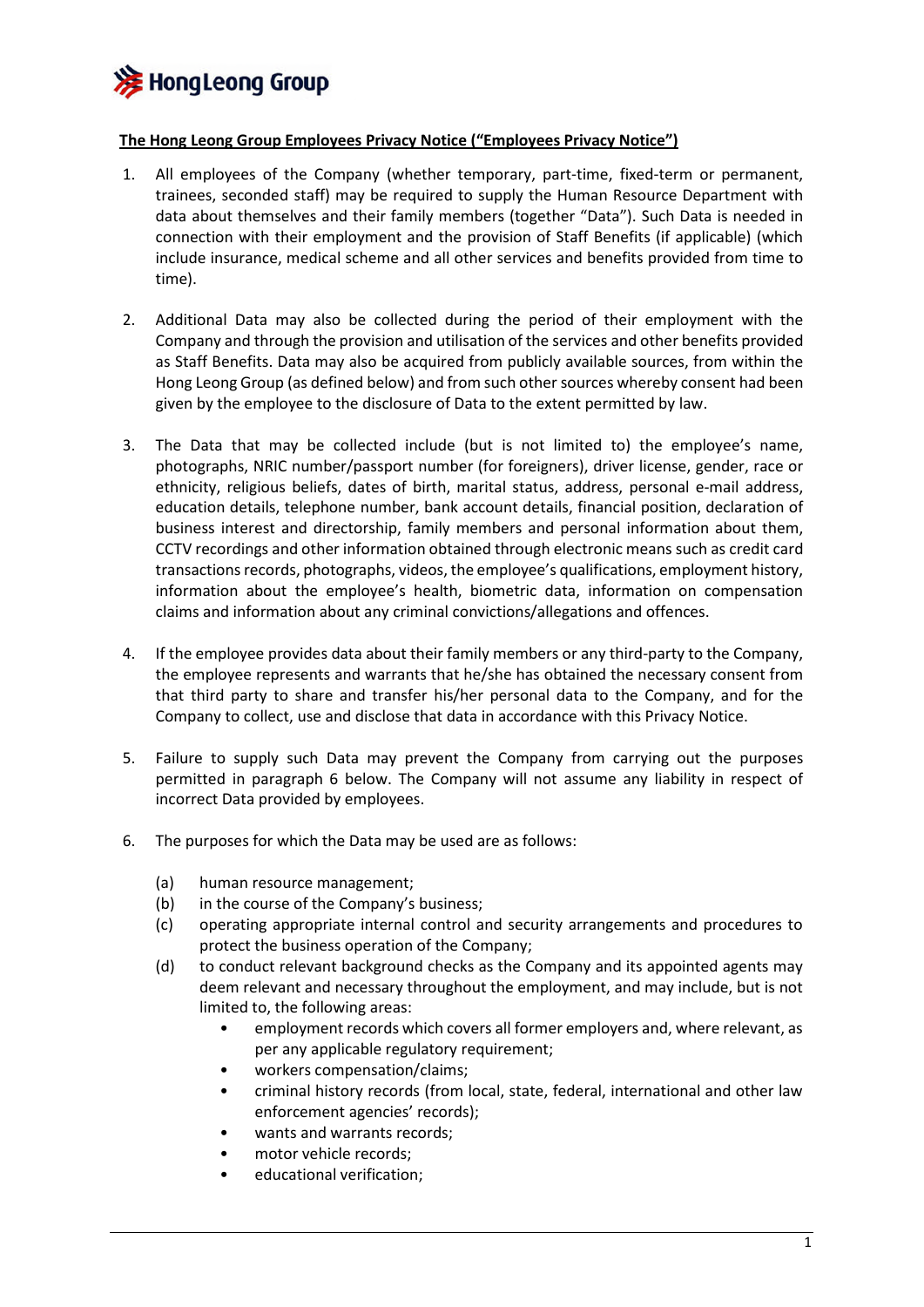

- license verification;
- business interest and directorship;
- any records with Bank Negara Malaysia's Central Credit Reference Information System;
- financial checks with the Credit Reporting Agencies (as defined under the Credit Reporting Agency Act 2010);
- civil cases; and
- checks with the MACC Corruption Offenders Database;
- (e) education, training and development requirements;
- (f) to conduct data analytics studies;
- (g) promoting products and services of the Company or any of its direct or indirect subsidiaries, associated companies, holding companies or any of its holding companies' direct and indirect subsidiaries and associated companies (together "the Hong Leong Group");
- (h) meeting any legal, governmental or regulatory requirements;

and any other purposes relating to the above.

- 7. Data held by the Company will be kept confidential but the Company may provide such Data to:
	- (a) the companies within the Hong Leong Group;
	- (b) any third party dealing with the Company in the course of the Company's business;
	- (c) any agent, contractor, consultant, or third-party service provider who provides Staff Benefits provision and administration, IT services, data processing, analysis, data storage, security vetting, outsourcing or other services to the Company;
	- (d) lawyers, auditors, tax advisors, banks, and other professional advisors,
	- (e) insurance companies;
	- (f) any person or corporation to whom the Company merges, sells, or transfers or proposes to merge, sell or transfer any part of its interests, assets, obligations, business and/or operations;
	- (g) any other person under a duty of confidentiality to the Company;
	- (h) Bursa Malaysia Securities Berhad ("Bursa Malaysia") or any governmental or regulatory bodies and their related entities. The Personal Data Notices of such bodies or entities shall also apply to the Data. In respect of Bursa Malaysia, and its related entities please refer to the Bursa Malaysia website for copies of the applicable Personal Data Notices;
	- (i) any party, person or authority as may be authorized by law to obtain such information, or any governmental or regulatory bodies;

and any other person(s) reasonably requiring the same in order for the Company to carry out the purposes permitted in paragraph 6 above.

The Company may disclose Data to any or all of the parties stated above and may do so notwithstanding the recipient's place of business is outside Malaysia, or that such information following disclosure will be collected, held, processed or used by such recipient in whole or in part outside Malaysia.

- 8. Under and in accordance with the provisions of the Personal Data Protection Act 2010 (Act), any individual:
	- (a) has the right to check whether the Company holds data about him and the right of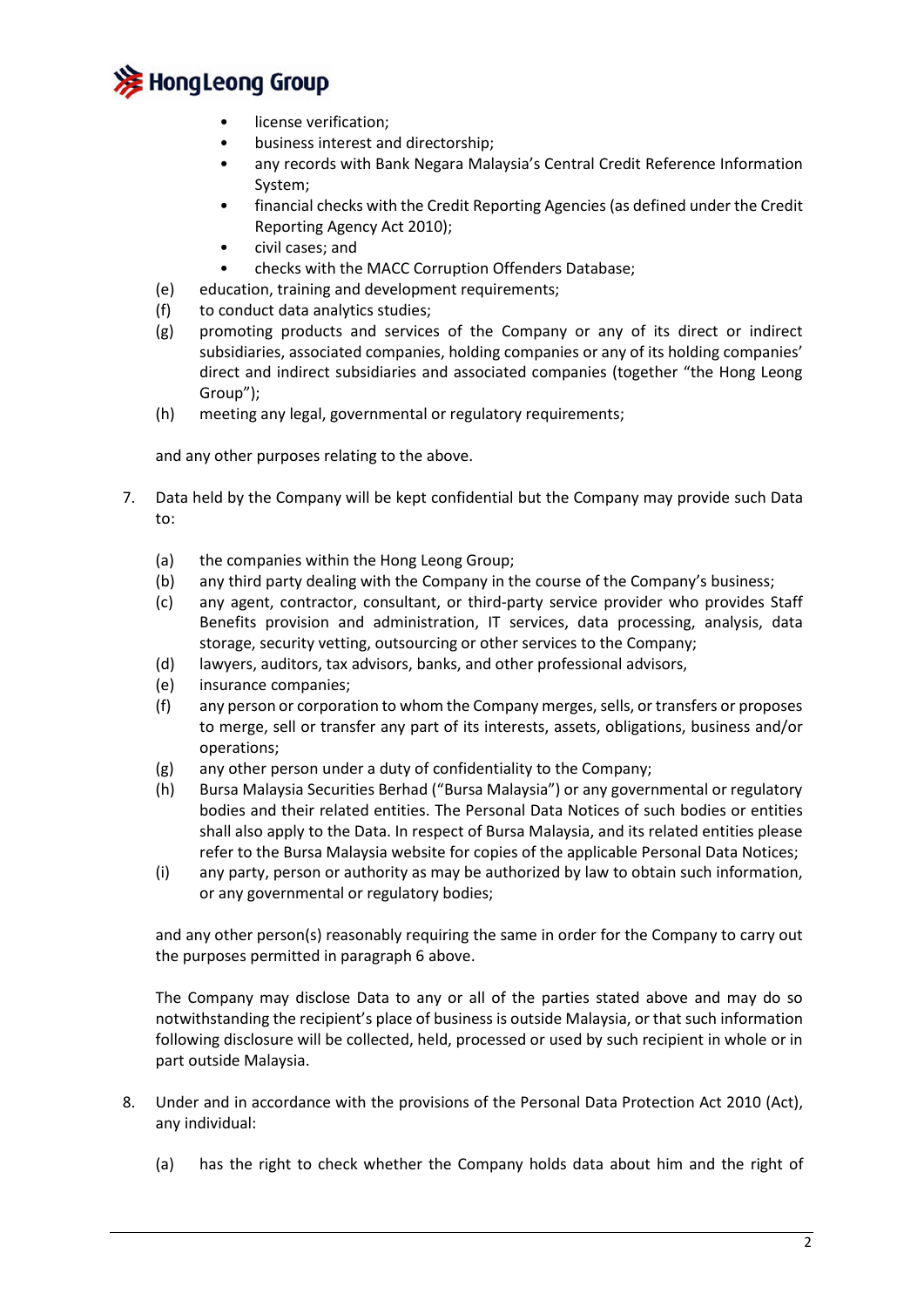

access to such data;

- (b) has the right to require the Company to correct any data relating to him which is inaccurate; and
- (c) has the right to ascertain the Company's policies and practices in relation to data and to be informed of the type of personal data held by the Company.
- 9. Requests for access to data or correction of data or for information regarding policies and practices and type of data held are to be addressed is the Head of Human Resource of the Company.
- 10. If employees do not want to receive any direct marketing or follow up regarding products and special promotions from the Company and the Hong Leong Group, they should notify the Head of Human Resource in writing.
- 11. In this policy, "Company" shall mean the company that the employee is employed by.

## **Changes to this Employees Privacy Notice**

Changes may from time to time be made to this Employees Privacy Notice. Any changes will be posted on the Company's website or internal database. Please re-visit this Privacy Notice from time to time to learn of any such changes.

November 2020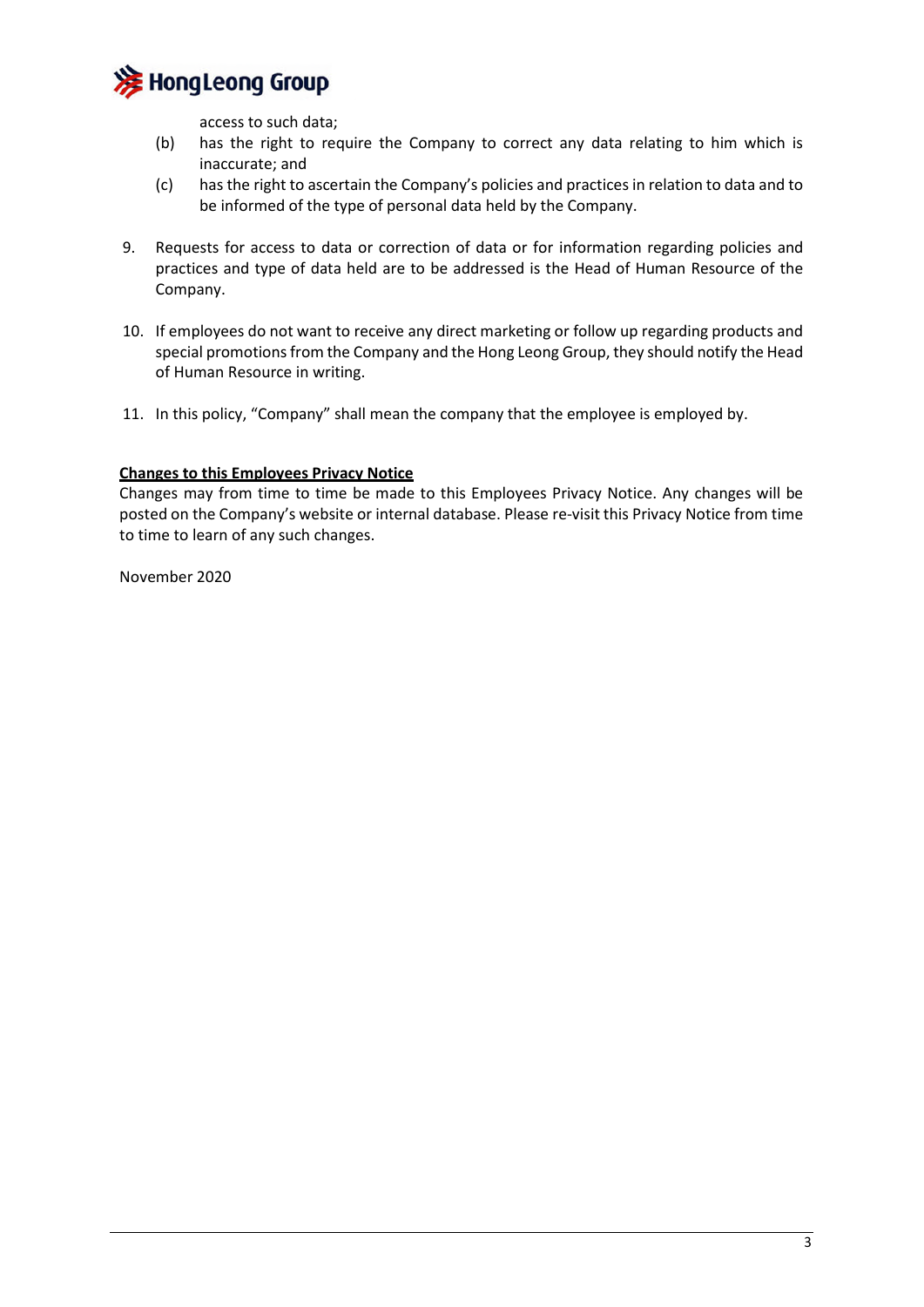

## **Polisi Privasi Pekerja Kumpulan Hong Leong ("Polisi Privasi Pekerja")**

- 1. Semua pekerja Syarikat (sama ada sementara, sambilan, jangka tetap atau tetap, pelatih, penukaran kakitangan sementara) mungkin perlu membekalkan Bahagian Pengurusan Sumber Manusia dengan data mengenai diri mereka dan ahli keluarga mereka (bersama-sama dikenali sebagai "Data"). Data tersebut diperlukan sehubungan dengan pekerjaan mereka dan penyediaan Manfaat Kakitangan (jika ada) (yang merangkumi insurans, skim perubatan dan semua perkhidmatan dan manfaat lain yang disediakan dari semasa ke semasa).
- 2. Data Tambahan juga mungkin dikumpulkan sepanjang tempoh masa pekerjaan mereka dengan Syarikat dan melalui penyediaan dan penggunaan perkhidmatan dan faedah lain yang diberikan sebagai Manfaat Kakitangan. Data juga mungkin diperoleh daripada sumber-sumber awam, daripada Kumpulan Hong Leong (seperti yang ditakrifkan di bawah) dan dari sumber lain sepertimana persetujuan telah diberikan oleh pekerja untuk penzahiran Data tersebut sejauh yang dibenarkan oleh undang-undang.
- 3. Data yang mungkin dikumpulkan termasuk (tetapi tidak terhad kepada) nama, gambar, nombor kad pengenalan / pasport (untuk orang asing), lesen memandu, jantina, bangsa atau etnik, kepercayaan agama, tarikh lahir, status perkahwinan , alamat, alamat e-mel peribadi, maklumat pendidikan, nombor telefon, butiran akaun bank, kedudukan kewangan, pengisytiharan kepentingan perniagaan dan pengarahan, ahli keluarga dan maklumat peribadi tentang mereka, rakaman CCTV dan maklumat lain yang diperoleh melalui cara elektronik seperti rekod transaksi kad kredit, gambar, video, kelayakan pekerja, sejarah pekerjaan, maklumat mengenai kesihatan pekerja, data biometrik, maklumat mengenai tuntutan pampasan dan maklumat mengenai sabitan / tuduhan dan kesalahan jenayah.
- 4. Sekiranya pekerja memberikan data mengenai ahli keluarga mereka atau pihak ketiga kepada Syarikat, pekerja tersebut membuat representasi dan menjamin bahawa dia telah memperolehi persetujuan yang perlu daripada pihak ketiga tersebut untuk berkongsi dan memindahkan data peribadinya ke Syarikat, dan bagi Syarikat untuk mengumpul, menggunakan dan mendedahkan data tersebut sesuai dengan Notis Privasi ini.
- 5. Kegagalan untuk membekalkan Data tersebut akan menghindarkan Syarikat daripada menjalankan tujuan-tujuan yang dibenarkan dalam perenggan 6 di bawah. Syarikat tidak akan menanggung apa-apa liabiliti berkenaan Data yang dibekalkan oleh pekerja yang tidak betul.
- 6. Data mungkin akan digunakan bagi tujuan-tujuan yang berikut:
	- (a) pengurusan sumber manusia;
	- (b) dalam urusan perniagaan Syarikat;
	- (c) mengendalikan kawalan dalaman sesuai dan aturan keselamatan dan prosedur untuk melindungi operasi perniagaan Syarikat;
	- (d) menjalankan pemeriksaan latar belakang yang relevan sepertimana Syarikat dan ejen yang dilantiknya boleh menganggap relevan dan perlu sepanjang pekerjaan, dan mungkin termasuk, tetapi tidak terhad kepada, bidang-bidang berikut:
		- rekod pekerjaan yang merangkumi semua bekas majikan dan, di mana relevan, mengikut peraturan-peraturan yang terpakai;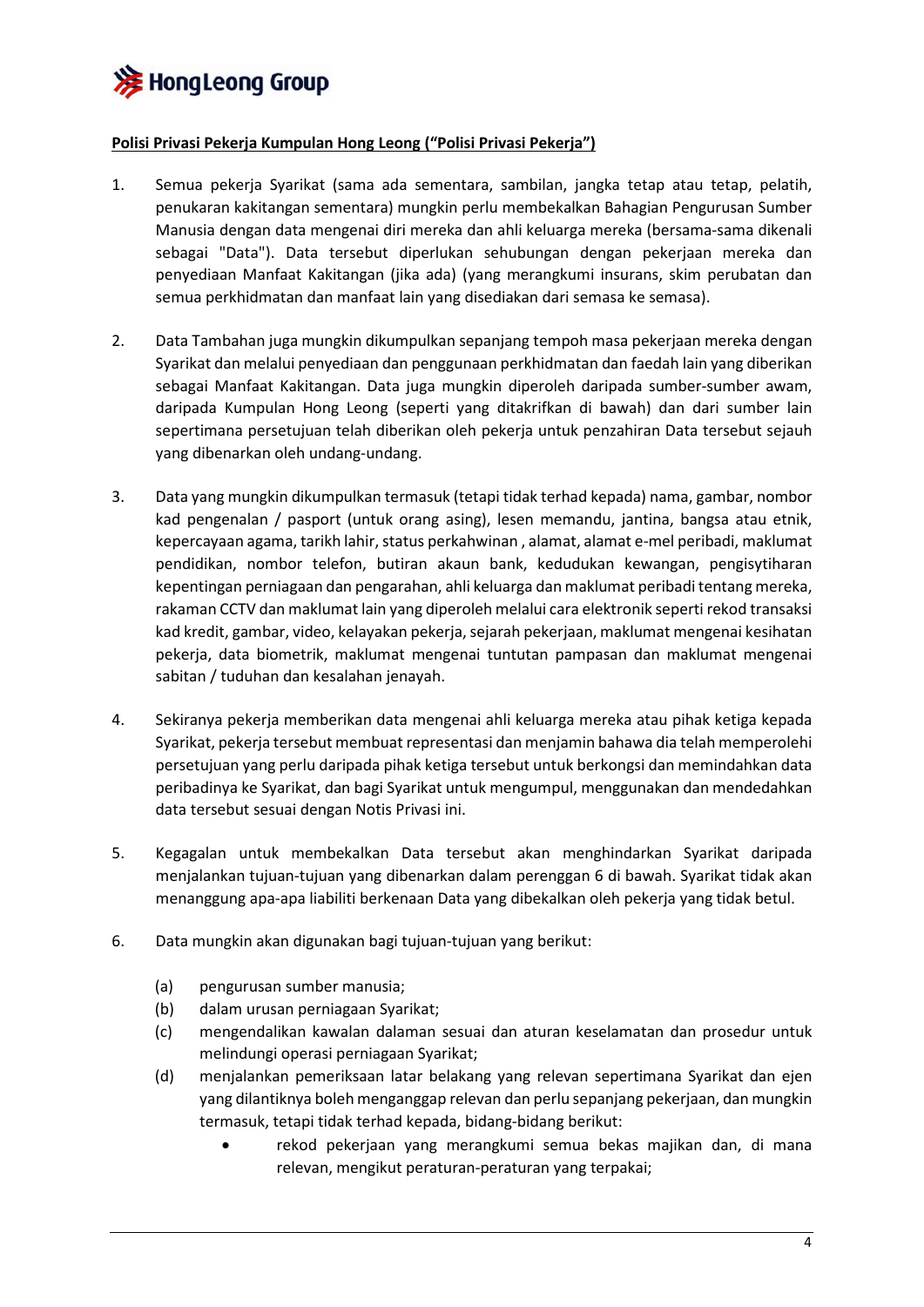

- pampasan / tuntutan pekerja;
- rekod sejarah jenayah (dari rekod-rekod agensi penguatkuasaan undangundang tempatan, negeri, persekutuan, antarabangsa dan lain-lain);
- rekod kehendak dan waran;
- rekod kenderaan bermotor;
- pengesahan pendidikan;
- pengesahan lesen;
- kepentingan perniagaan dan pengarahan;
- sebarang rekod dengan Sistem Maklumat Rujukan Kredit Pusat Bank Negara Malaysia;
- pemeriksaan kewangan dengan Agensi-agensi Pelaporan Kredit (sebagaimana ditakrifkan di bawah Akta Agensi Pelaporan Kredit 2010)
- kes sivil; dan
- semakan Pangkalan Data Pesalah Rasuah SPRM;
- (e) keperluan pendidikan, latihan dan perkembangan;
- (f) untuk menjalankan analisis data;
- (g) mempromosikan produk dan perkhidmatan Syarikat atau mana-mana subsidiari langsung atau tidak langsung, syarikat-syarikat bersekutunya, syarikat-syarikat induknya atau mana-mana subsidiari langsung dan tidak langsung dan syarikat bersekutu dan syarikat induknya (bersama-sama dikenali sebagai "Kumpulan Hong Leong");
- (h) memenuhi mana-mana syarat undang-undang, kerajaan atau pihak berkuasa;

dan apa-apa tujuan lain yang berkaitan dengan perkara di atas.

- 7. Data yang dipegang oleh Syarikat akan dirahsiakan tetapi Syarikat mungkin akan memberikan Data tersebut kepada:
	- (a) syarikat-syarikat dalam Kumpulan Hong Leong;
	- (b) mana-mana pihak ketiga yang berurusan dengan Syarikat dalam urusan perniagaan Syarikat;
	- (c) mana-mana ejen, kontraktor, perunding, penasihat atau pembekal perkhidmatan pihak ketiga yang menyediakan Manfaat Kakitangan atau pentadbiran, perkhidmatan IT, pemprosesan data, analisis, penyimpanan data, pemeriksaan keselamatan, penyumberan luar atau lain-lain perkhidmatan untuk Syarikat;
	- (d) peguam, juruaudit, penasihat cukai, bank, dan penasihat profesional lain,
	- (e) syarikat insurans;
	- (f) mana-mana orang atau syarikat yang dengannya Syarikat bergabung, menjual, atau memindahkan atau bercadang untuk menggabung, menjual atau memindahkan manamana bahagian kepentingan, aset, kewajiban, perniagaan dan / atau operasi;
	- (g) mana-mana orang lain di bawah kewajipan kerahsiaan Syarikat;
	- (h) Bursa Malaysia Securities Berhad ("Bursa Malaysia") atau mana-mana badan kerajaan atau kawalan selia dan entiti-entiti yang berkaitan dengannya. Notis Data Peribadi badan atau entiti tersebut juga hendaklah terpakai bagi Data. Berkenaan dengan Bursa Malaysia, dan entiti-entiti yang berkaitan dengannya, sila rujuk kepada laman web Bursa Malaysia untuk salinan Notis Data Peribadi yang berkenaan;
	- (i) mana-mana pihak, orang atau pihak berkuasa yang diberi kuasa di bawah undang-undang untuk mendapatkan maklumat tersebut, atau mana-mana badan kerajaan atau kawalan selia;